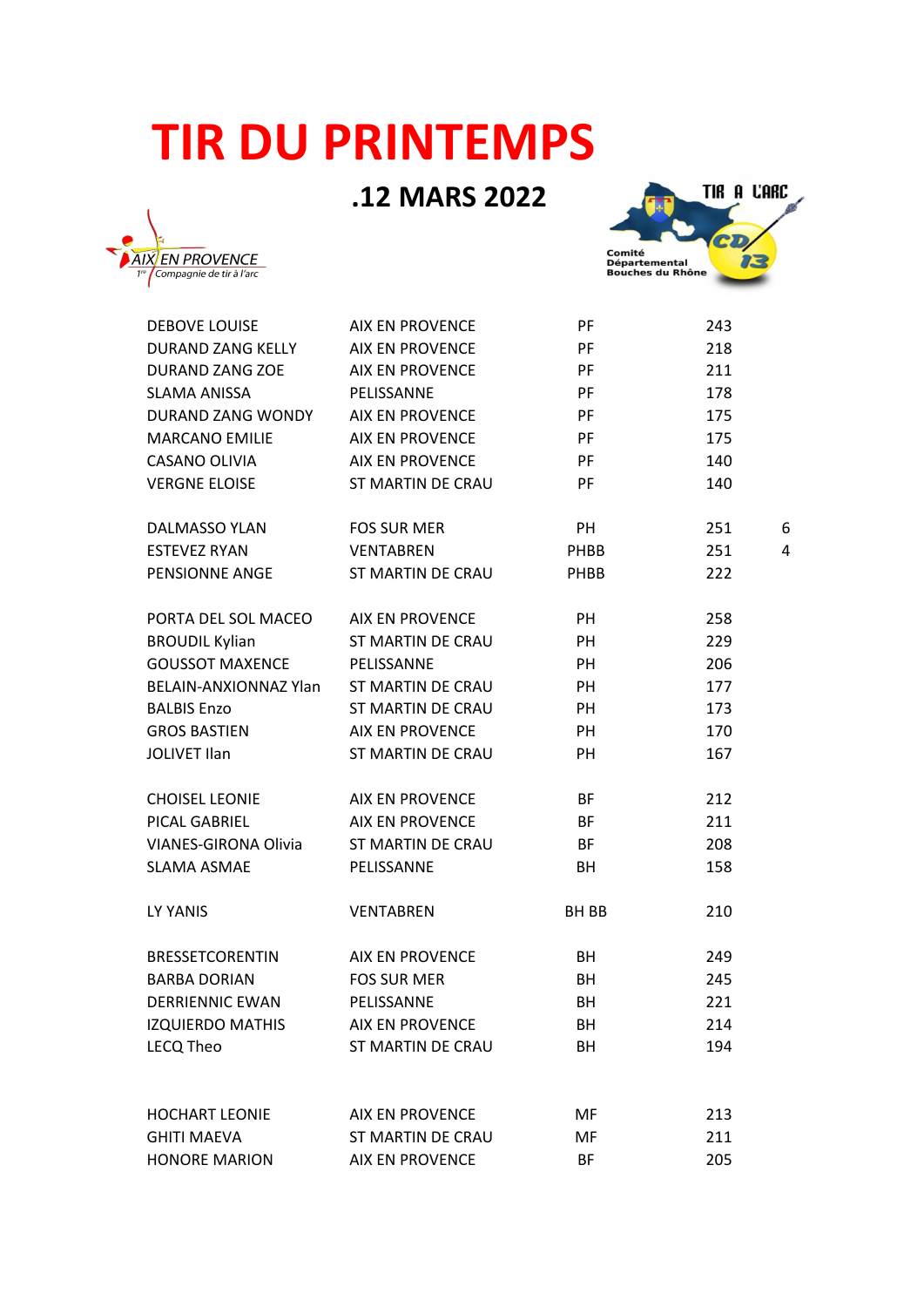| <b>GHITI NATHAN</b>                 | ST MARTIN DE CRAU      | <b>CH</b> | 226 |
|-------------------------------------|------------------------|-----------|-----|
| <b>MEURGUES GISELE</b>              | <b>VENTABREN</b>       | AFBB      | 118 |
| BARDELLE MURIEL                     | AIX EN PROVENCE        | AF        | 223 |
| <b>MASSE MADELINE</b>               | <b>AIX EN PROVENCE</b> | <b>CF</b> | 217 |
| LE BRAS ANNA                        | <b>AIX EN PROVENCE</b> | <b>CF</b> | 201 |
| <b>MASSE VALENTINE</b>              | <b>AIX EN PROVENCE</b> | <b>MF</b> | 192 |
| <b>ANTHONY SARAH</b>                | AIX EN PROVENCE        | AF        | 43  |
| <b>ESTEVEZ PHILIPPE</b>             | <b>VENTABREN</b>       | AHBB      | 245 |
| <b>VENEZIANO MAURO</b>              | <b>VENTABREN</b>       | AHBB      | 203 |
| MIDENA BENJAMIN                     | <b>AIX EN PROVENCE</b> | AH        | 257 |
| <b>SAADI ALLAN</b>                  | <b>AIX EN PROVENCE</b> | BH        | 253 |
| <b>BENEZET JORIS</b>                | <b>AIX EN PROVENCE</b> | <b>CH</b> | 242 |
| PICAL YANN                          | <b>AIX EN PROVENCE</b> | AH        | 223 |
| <b>IZQUIERDO THEO</b>               | <b>AIX EN PROVENCE</b> | JH        | 219 |
| COMBALUZIER QUENTIN AIX EN PROVENCE |                        | AH        | 198 |
| IZQUIERDO PATRICK                   | <b>AIX EN PROVENCE</b> | AH        | 136 |
| DERRISSARD CLEMENT                  | <b>AIX EN PROVENCE</b> | AH        | 123 |
| SQUILLARI BENJAMIN                  | <b>AIX EN PROVENCE</b> | AH        | 72  |